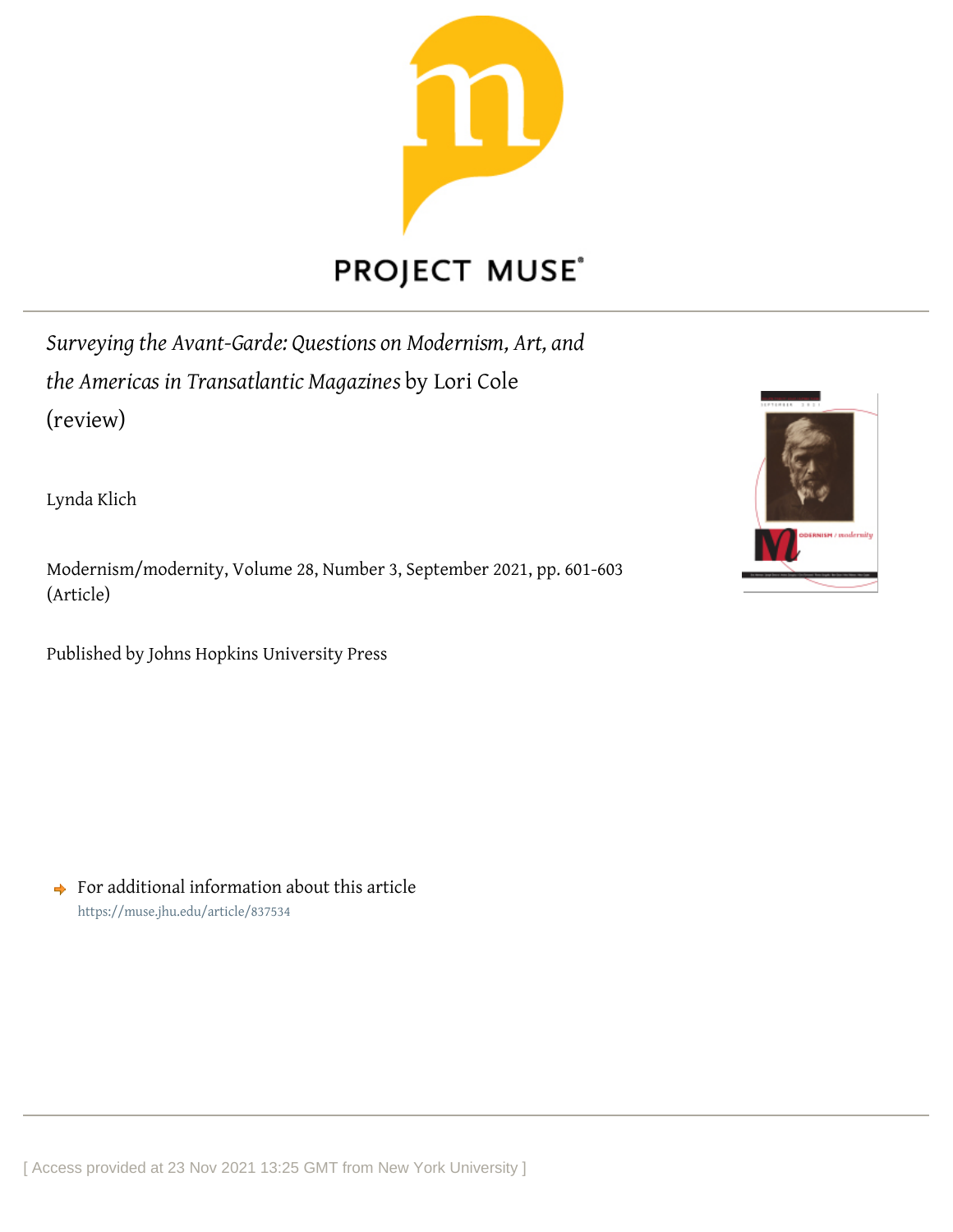## *Surveying the Avant-Garde: Questions on Modernism, Art, and the Americas* 601 *in Transatlantic Magazines.* **Lori Cole. University Park: The Pennsylvania State University Press, 2018. Pp. 256. \$94.95 (cloth); \$34.95 (paper).**

#### **Reviewed by Lynda Klich, City University of New York, Hunter College**

During the twentieth century, avant-gardists of all stripes deployed the questionnaire to stake out their positions within an international network of sympathizers and rivals. Ubiquitous in twentieth-century little magazines, the questionnaire has been overlooked as a singular form. Lori Cole's meticulously researched study, *Surveying the Avant-Garde: Questions on Modernism, Art, and the Americas in Transatlantic Magazines*, capably addresses that neglect, establishing the questionnaire as a meaningful genre. Considering the questionnaire a "literary device," Cole first examines its history, currency, and relationships to its closest relatives—the manifesto and the magazine (27). Four case studies within the "triangulation of the United States, Latin America, and Europe" then reveal the slipperiness surrounding terminology (avant-garde, modernism, and contemporary) and the relationship between place and identity ("America") that concerned writers and artists on both sides of the Atlantic (4-5). Cole posits that the questionnaire embodies the tensions between the international and national that governed avant-garde cultural production. Revealing a "history . . . written by its participants," she shows that the questionnaire allows for retrospective recognition of the messiness of the development of modernism, from both geographical and ideological standpoints (185). The study confirms the questionnaire, like the manifesto, as foundational to modernism.

Questionnaires embody debates that took place among writers, artists, and intellectuals in cafés, during urban strolls, or in *tertulias* and salons. Lost to history, these conversations became formalized in the intentionally provocative questionnaires launched by journals, allowing participants to enact position-taking in print and to put uninterrupted soliloquies in dialogue with both like-minded and oppositional peers. Like the magazine, Cole argues, the questionnaire makes visible the fluidity of modernist thought, disrupting the idea of a "singular, dominant discourse" in favor of a "polyphonic field of responses" (185). Allowing for considerable debate despite its seemingly strict formula, the questionnaire underscores the laboratory-like characteristics of print culture, in which contributors debated artistic forms, social issues, and the intellectual's cultural position. As magazines crossed borders, oceans, and other divides, questionnaires allowed for the productive contention that facilitated the circulation of modernism.

According to Cole, "nearly every critic, artist, author, and movement in the twentieth century across Europe and the Americas" deployed the questionnaire (159). In chapter one, "Defining the Questionnaire," she situates the form in a long history and outlines its international scope and open-ended and reflective characteristics. The questionnaire's retrospective and plural qualities, she notes, differentiate it from the aspirational and targeted manifesto. The chapter also explores the questionnaire's close relationship with its vehicle, the magazine, another collaborative endeavor. She calls on periodical studies literature in "centralizing the role of the periodical in the development of modernism," especially in Latin American locations lacking institutional infrastructure (18). Cole cogently argues for the questionnaire as a connective tissue for Western modernists and as a "microcosm" of the periodical itself. Thus underlining the transnational currency of the questionnaire, Cole contributes usefully to the scholarship on global modernism.

In order to harness the "excess of surveys" that filled magazines during the 1920s–1930s, Cole structures the following chapters around case studies that examine questionnaires that circulated in Paris, the Hispanophone world, and the United States (and its expatriate community) and map the allegiances that occurred during this period (4). Magazines posed big-picture questions that echoed throughout a modernist community conscious of Paris's importance but determined to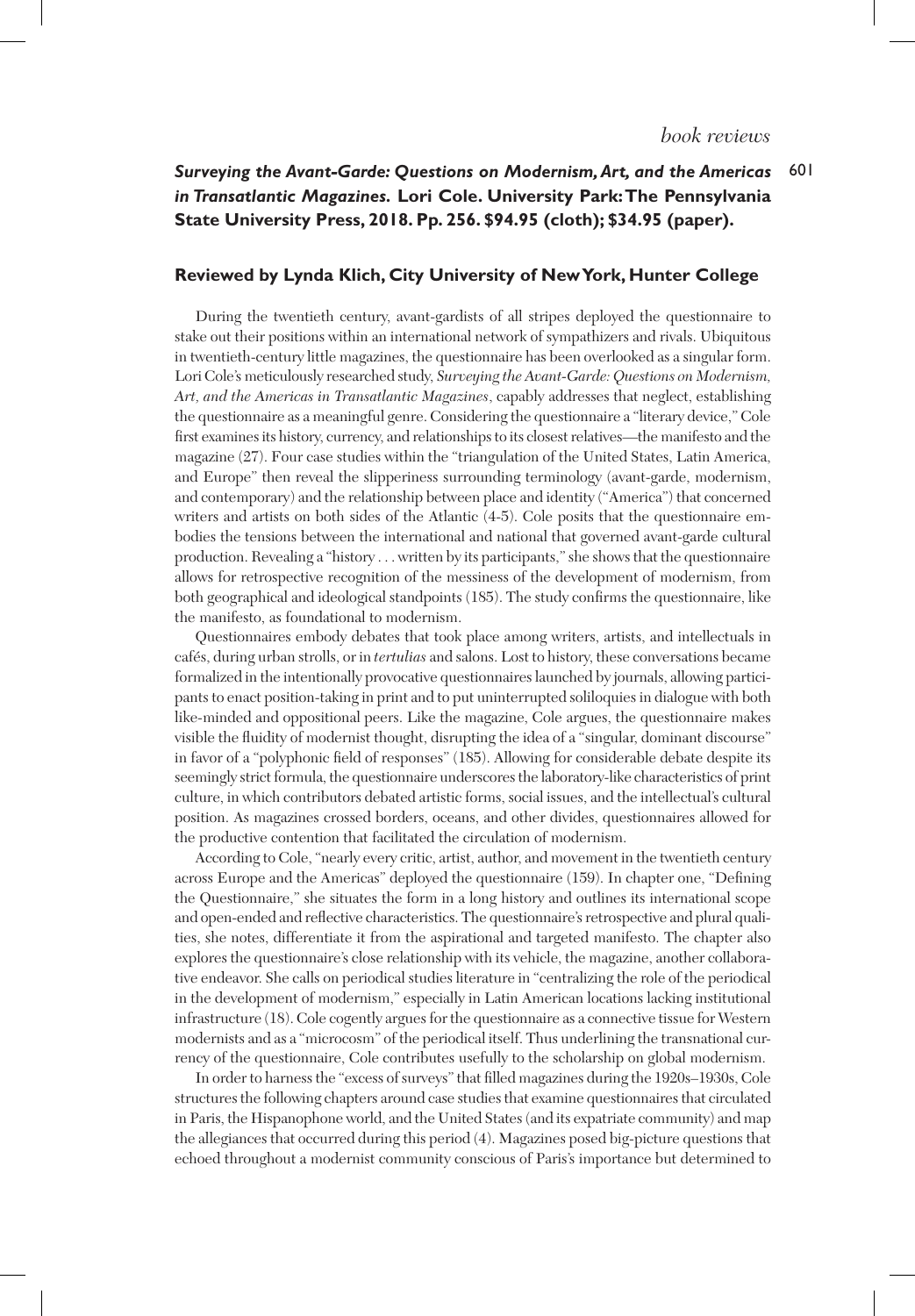#### M O D E R N I S M / *modernity*

602 challenge its dominance. Cole sets up the case studies with thorough histories of the magazines and personalities that drove them, helpful to readers unfamiliar with a given context. In the most useful parts of each chapter, she dives deeply into significant questionnaires posed by the publications, parsing complex perspectives on the issues of the day.

Chapter two, "Picturing Latin America," homes in on the Havana journal *Revista de Avance* (1927–30). Cole emphasizes the regional perspective in seventeen responses (published over a twelve-month period) to the September 1928 questionnaire "What should American Art be?" Here, Latin American writers and artists negotiated novel formal practices learned abroad with specific national (or regional) conditions, seeking to belong to a hemispheric vanguard coalition, yet distinguished by local identity. Their responses point to the need, in Latin America, for cultural independence from a stale Europe, and a resistance to the increasing economic and political reach of the United States. While diverging in specifics, the answers reveal common aims and point to the inextricable links between vanguard production and societal reform that define modernism in the region. The questionnaire thus emerges as a crucial decolonizing tool in which respondents voiced the urgent need for understanding "America" as a regional designation that signified common cause in Latin American countries.

The third chapter, "Translating the Americas" takes a transatlantic focus. Cole's examples include two interdisciplinary Paris-based magazines with a surrealist presence: *transition*, published from 1927–38 by the trilingual writer Eugene Jolas; and the single issue of *Imán*, published in April 1931 by the Argentine patron Elvira de Alvear with the participation of Cuban writer Alejo Carpentier. Both magazines aimed to place creative production from outside Europe within the Parisian cultural field and, through translation, to broaden the audience for hispanophone and US literature. As mobilized by these publications, the questionnaire allowed for debate on the relational aspects of the term "America," as both a cultural presence within Paris and an imagined distant place. The poll's results pointed to the same hemispheric tensions that had emerged in *Revista de Avance*, with the United States, sharper in focus, as a mechanistic menace or embodiment of a dynamic new age. Latin America remained vague, exoticized, and mired in colonialist fantasy. These questionnaires, Cole shows, "tested [the periodicals'] transatlantic positions" and "provoked questions about [expatriates' and exiles'] relationships to their homelands" (73).

Given this focus on regional and national identity, here and elsewhere, this reader found distracting and problematic the author's surprising use of the term "America" when speaking of the United States exclusively, and the terms "North America" for the anglophone Americas and "South America" for Latin America—both of which elide Mexico, Central America, and the Caribbean. As well, these terminological choices represent a lost opportunity to explore the thorny history of naming the Americas.

Cole explores transatlantic exchange in a different way in chapter four, "Forming National Canons," which examines debates around the term "avant-garde" resulting from the Spanish vanguard's shift from Madrid to Buenos Aires with the relocation of Jorge Luis Borges, Norah Borges, and Guillermo de Torre. Cole points not only to how practitioners of the avant-garde embraced the openness of the term, but also how they made competing national claims to cultural relevance. The collective aims voiced in questionnaires enabled Argentines to lend their *criollo* version of *ultraísta* formal innovation local inflection and meaning. In moving away from the movement in name and purpose (eventually becoming more identified with their journal *Martín Fierro*), their questionnaires took up intergenerational debates, as they jockeyed for position with local artistic and political rivals.

In the final chapter, "Extending into the Contemporary," Cole cements claims for the effectiveness of the questionnaire as avant-garde tool. Centering on a 1930 questionnaire launched by the Parisian magazine *Cahiers de l'Étoile* that explored "*inquiétude contemporaine*" ("contemporary unrest"), this chapter expands prior discussions of periodization through the terms "avant-garde" and "modernism." Cole differentiates this questionnaire from others in scope and ambition,